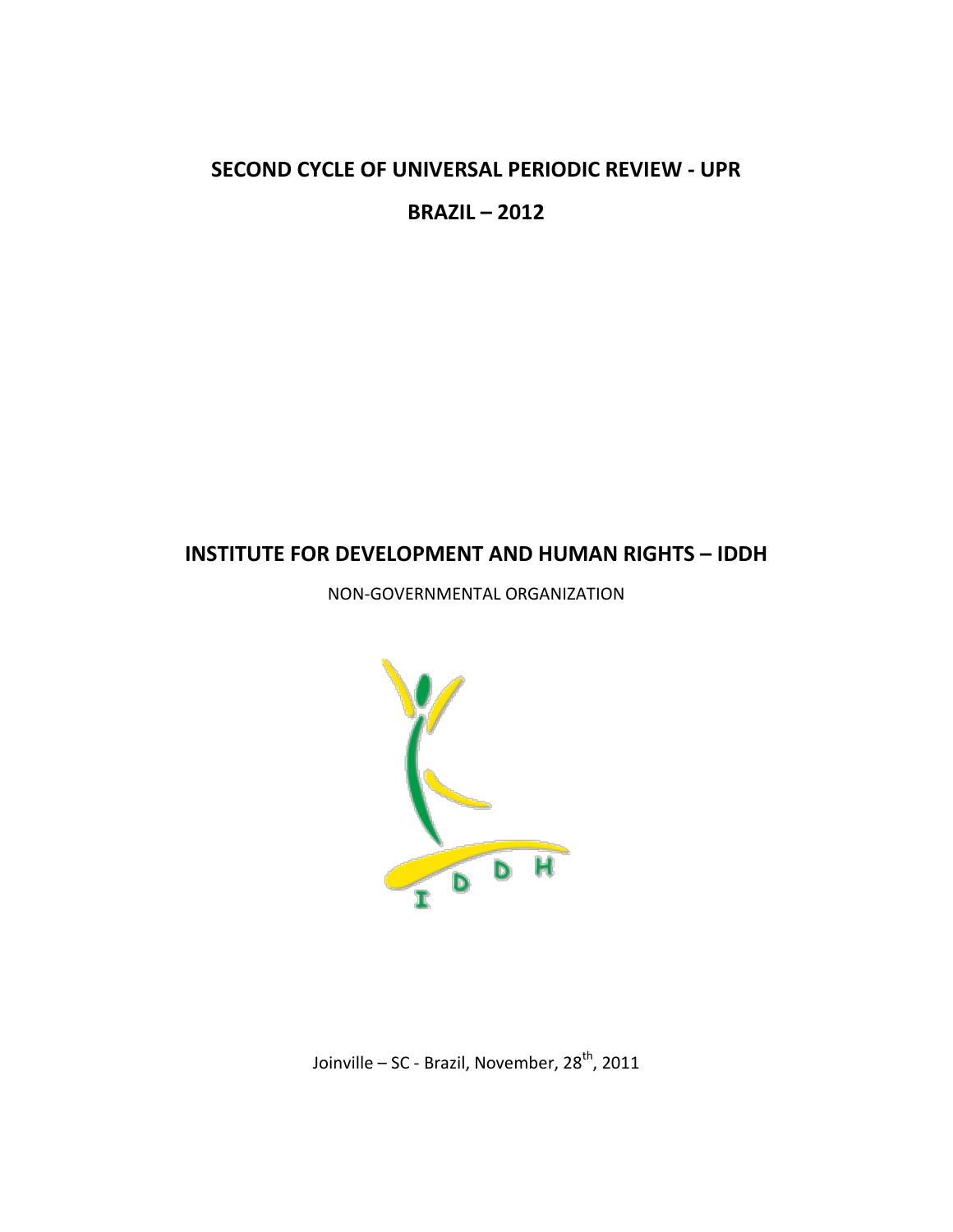

### UPR – BRAZIL – 2012 Institute for Development and Human Rights – IDDH

## **SUBJECT:** IMPLEMENTATION OF INTERNATIONAL AND REGIONAL HUMAN RIGHTS DECISIONS

**FIRST PROBLEM**: Lack of appropriate internal legislation (Draft Law 4.667/2004) for the implementation of international and regional human rights decisions and recommendations.

**01.** It is clear that the Brazilian State has not a national plan for the implementation of decisions and recommendations of international human rights bodies or even an adequate legislation on the subject.

**02.** Brazil has, however, the Draft Law 4.667/2004 which is currently in the Senate (after being voted in the House of Representatives). This Draft is not adequate for its purpose. It is very simplistic, it does not consider the compliance of the precautionary and provisional measures from international human rights bodies, for example. It is important to highlight that the Brazilian government does not also welcomes international recommendations on human rights violations made by international bodies like the UN and the Inter-American Commission on Human Rights, even the UPR recommendations.

**03.** The problem is that these gaps can be used for non-compliance the international decisions. In addition of that, the Draft Law 4.667/2004 is retrograde because it makes the development of international human rights systems more difficult in the sense that it makes very complicated and slow its implementation at the domestic level, with a probable consequence of discredited by its users: social vulnerable groups.

**04.** Therefore all the problems presented justify the need for the State to draft a national plan for implementing the decisions and recommendations made by international human rights bodies, make a conducting legislative and institutional reforms needed, once its absence has proved the neglect and consequent failure, sometimes partially and other total, by Brazil in this theme. This failure causes several damages to the human rights protection in the country.

**SECOND PROBLEM**: Lack of interest of the State to implement the decisions and recommendations from international human rights bodies.

**05.** Brazil is a powerful country in the Latin America and its actions reflect on the continent in an unquestionable way. One example is how the Inter-American Human Rights System is currently suffering from a serious problem of legitimacy, especially since the recent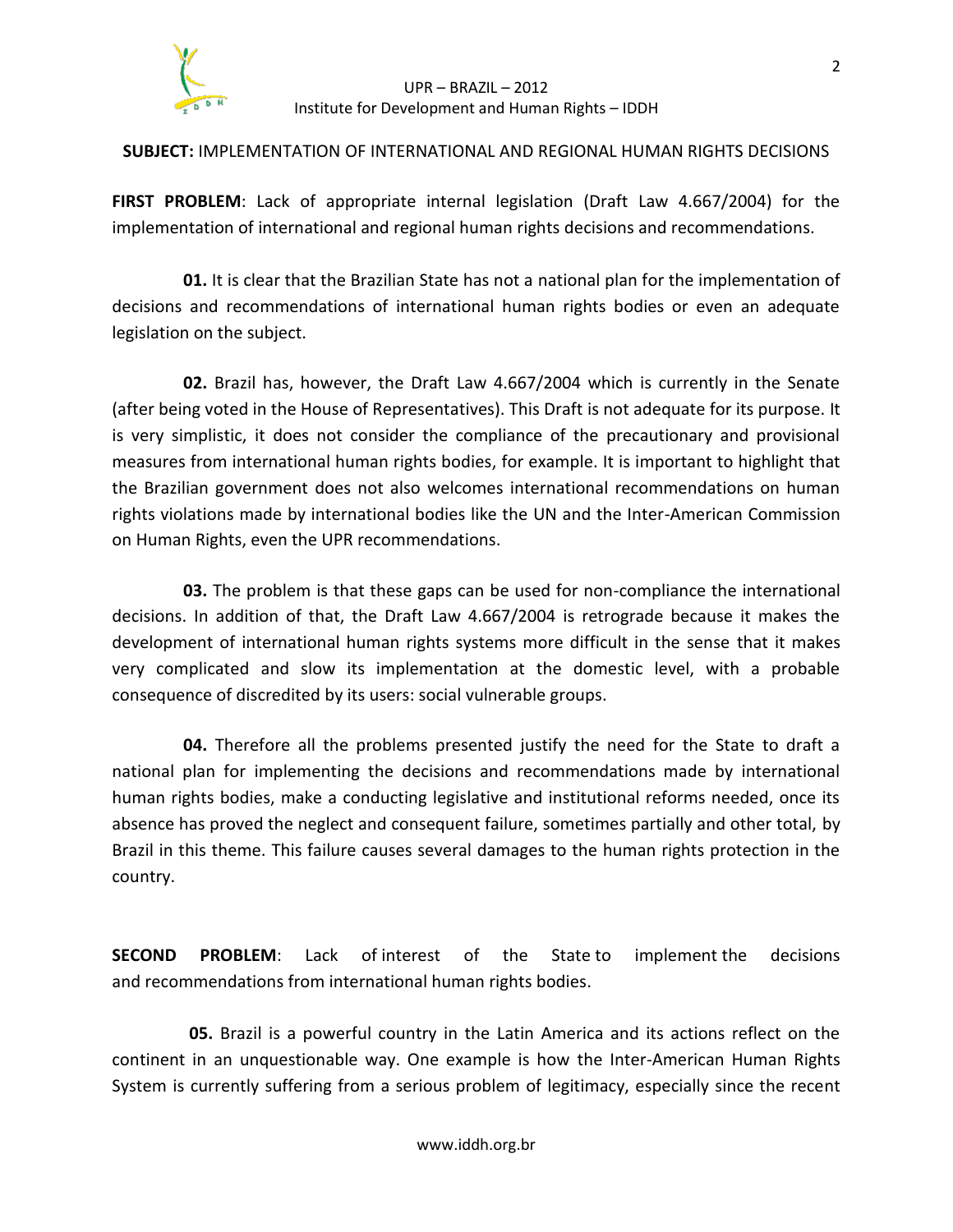

#### UPR – BRAZIL – 2012 Institute for Development and Human Rights – IDDH

position taken by the Brazilian government in relation to a precautionary measure related to the case "Belo Monte", discrediting this regional system. It shows the extreme indifference of Brazil sometimes on human rights subjects when it involves governmental interests (the construction of the Belo Monte hydroelectric, for an example).

**06.** Brazil has received until this date, under the universal system of human rights, 235 recommendations of the UN Committees, 264 recommendations of Special Rapporteurs and 15 recommendations in the first cycle of the Universal Periodic Review (UPR) in 2008. In the regional (Inter-American) system, was condemned by the Inter-American Court of Human Rights in 5 opportunities, which also issued 5 provisional measures. It has also been determined to fulfill 30 precautionary measures issued by the Commission on Human Rights (the last one about Belo Monte).

**07.** It is clear, however, that the degree of compliance with the decisions and recommendations mentioned above is very low, especially because the State has not struggled too much to just comply them nationally.

**08.** The effort made by the Government is noticeable with the Third Edition of the National Human Rights Program (PNDH-3) that established goals to respect and comply the international human rights treaties and decisions, but it is also known that, however, with no adequate legislation these goals will never be monitored or complied in a transparent way.

**09.** In the first cycle of the UPR in which Brazil was analyzed in 2008, the IDDH sent a letter to the National Secretariat of Human Rights showing our concern about the consultation process carried out with the civil society organizations. IDDH suggested at that time to the Brazilian State to elaborate an annual report about the human rights situation in the local level in order to has this review process annually and not just during the UPR cycle. This annual report was a voluntary commitment made by the Brazilian Government during the UPR First Cycle (which has not already been implemented).

**10.** The IDDH comes with this document to demonstrate that it is really important to Brazil to have a transparent and clear position regarding the implementation of the human rights international and regional decisions. We do not have an internal law or directions to follow and monitor this implementation. It is fundamental that the Brazilian's position becomes clear and transparent in how it intends to implement international decisions, since, without legislation or a clear position, there is no way to monitor and charge their compliance.